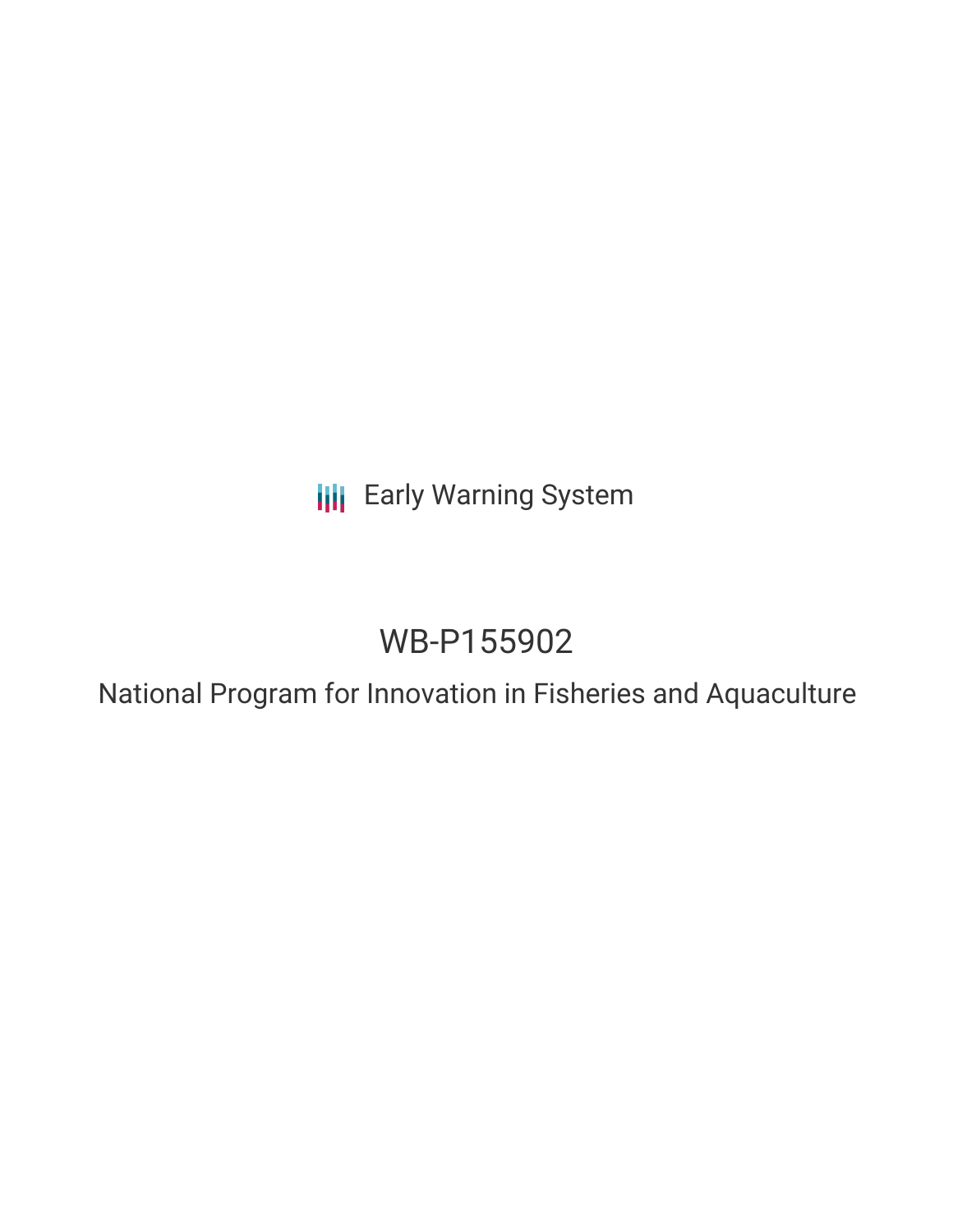

#### **Quick Facts**

朋

| <b>Countries</b>               | Peru                                                                |
|--------------------------------|---------------------------------------------------------------------|
| <b>Financial Institutions</b>  | World Bank (WB)                                                     |
| <b>Status</b>                  | Approved                                                            |
| <b>Bank Risk Rating</b>        | B                                                                   |
| <b>Voting Date</b>             | 2017-01-27                                                          |
| <b>Borrower</b>                | UNIDAD COORDINADORA DE PRTAMOS SECTORIAL                            |
| <b>Sectors</b>                 | Agriculture and Forestry, Law and Government, Technical Cooperation |
| <b>Investment Type(s)</b>      | Loan                                                                |
| <b>Investment Amount (USD)</b> | $$40.00$ million                                                    |
| <b>Project Cost (USD)</b>      | \$120.90 million                                                    |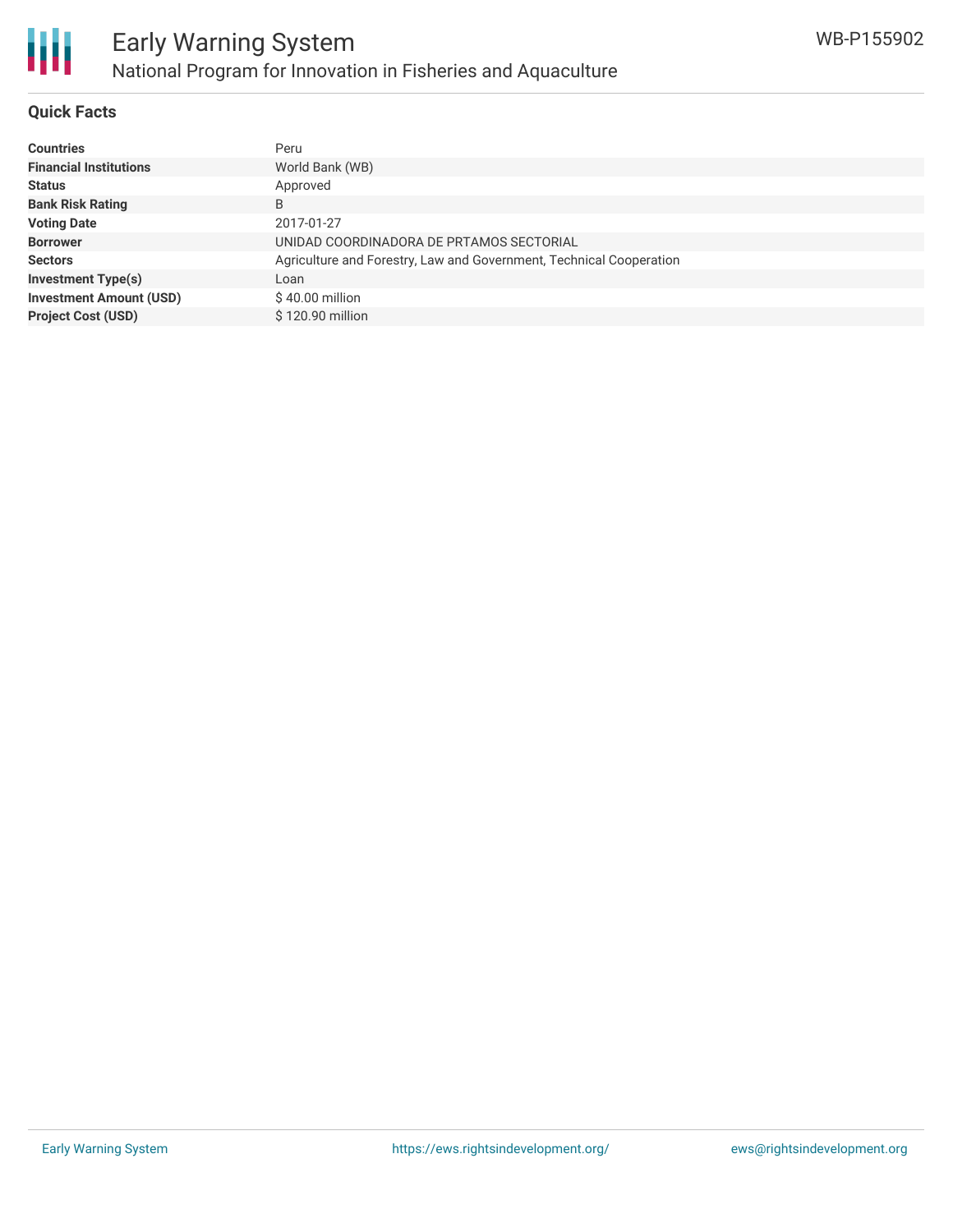

### **Project Description**

This project funds an expansion of the Peruvian fishing and aquaculture sector. It has four components. The first funds innovation in the fishing sector, the second funds innovation in the aquaculture sector, the third funds the strengthening of government institutions regulating fishing/aquaculture, and the fourth provides funding to ensure the above three components are properly implemented.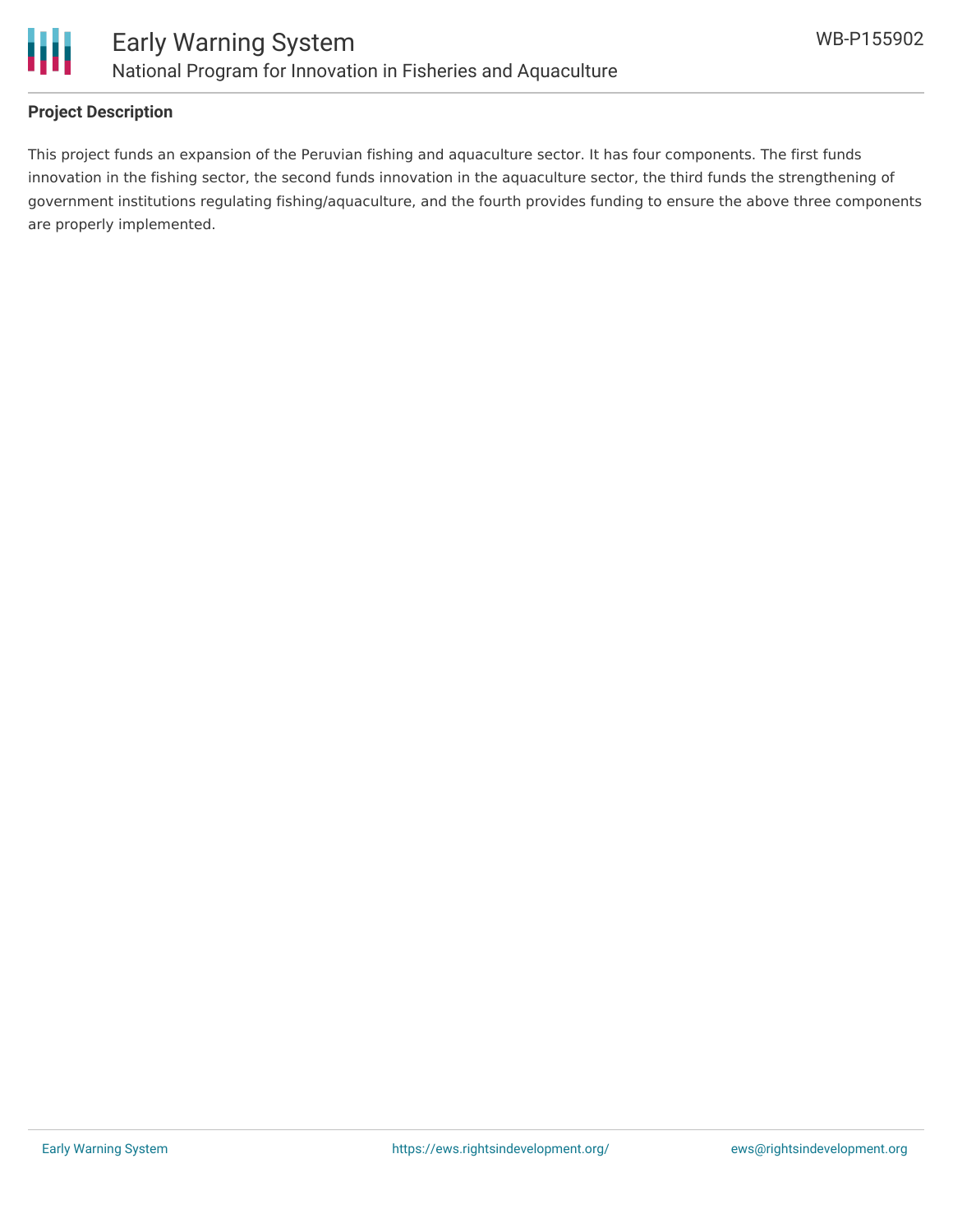

#### **Investment Description**

World Bank (WB)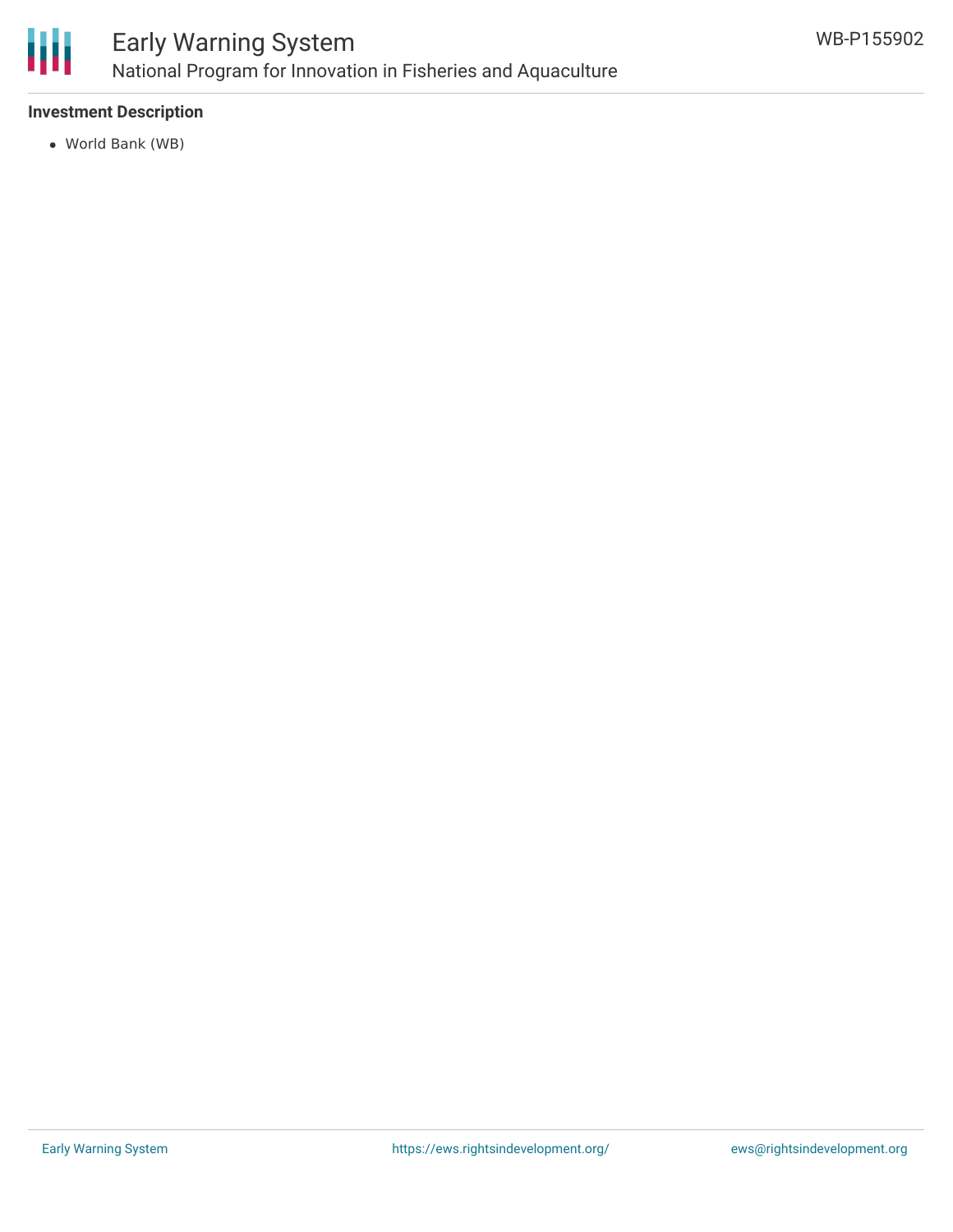

## **Contact Information**

World Bank: Contact: Michael Morris Title: Lead Agriculture Economist

Borrower/Client/Recipient: Name: Ministerio de Economia y Finanzas Contact: Jesus Ruiton Cabanillas Title: Director, Public Investment Policy Department, MEF

Implementing Agencies Name: Ministerio de la Produccion - PRODUCE

Contact: Hector Soldi Title: Vice Minister for Fisheries and Aquaculture, PRODUCE Email: hsoldi@produce.gob.pe

ACCOUNTABILITY MECHANISM OF WORLD BANK

The World Bank Inspection Panel is the independent complaint mechanism and fact-finding body for people who believe they are likely to be, or have been, adversely affected by a World Bank-financed project. If you submit a complaint to the Inspection Panel, they may investigate to assess whether the World Bank is following its own policies and procedures for preventing harm to people or the environment. You can contact the Inspection Panel or submit a complaint by emailing ipanel@worldbank.org. You can learn more about the Inspection Panel and how to file a complaint at: http://ewebapps.worldbank.org/apps/ip/Pages/Home.aspx.